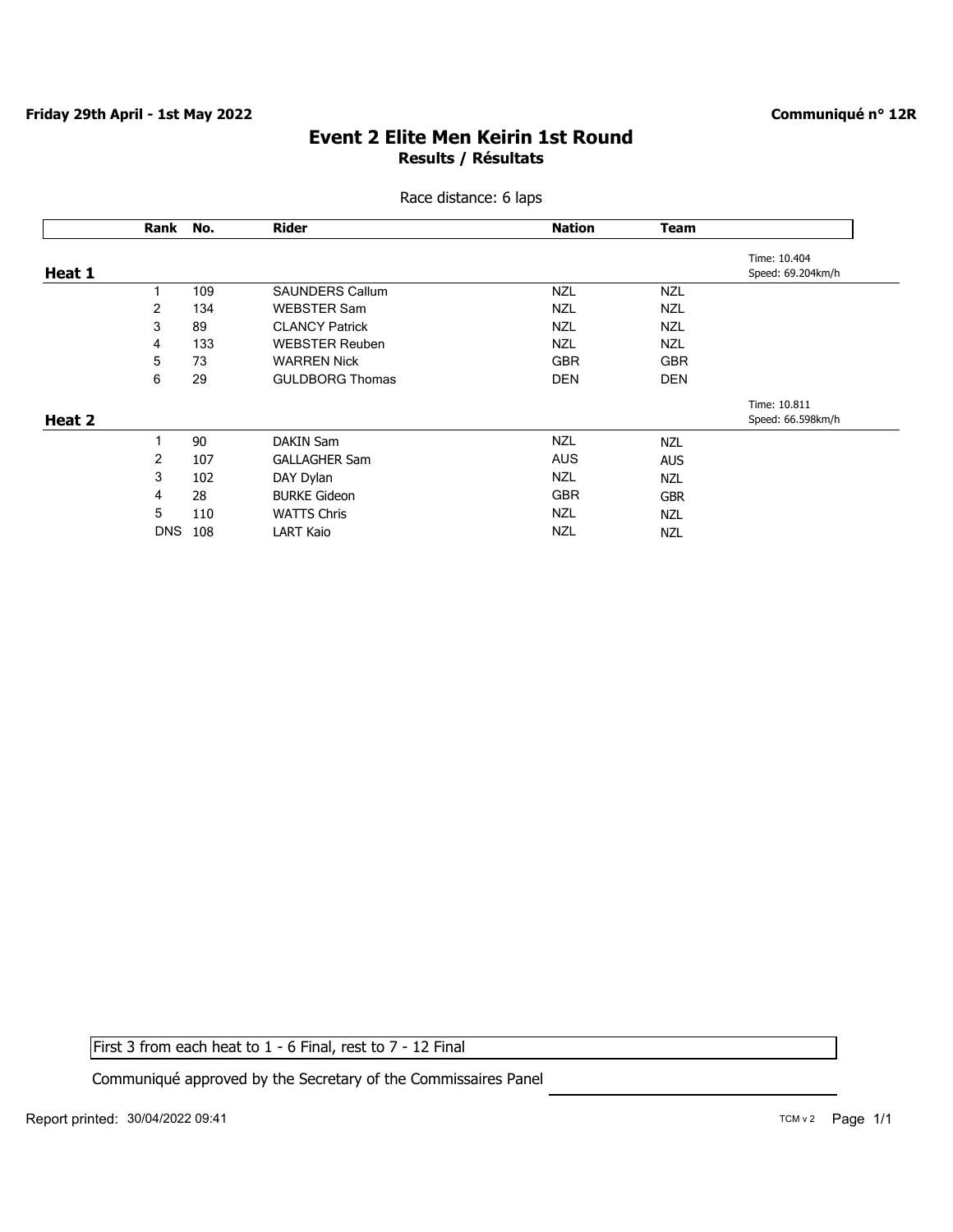#### **Communiqué n° 13R**

# **Event 3 Elite Women Keirin Final Results / Résultats**

|             | Rank | No. | <b>Rider</b>           | <b>Nation</b> | <b>Team</b> |                  |
|-------------|------|-----|------------------------|---------------|-------------|------------------|
|             |      |     |                        |               |             | Time: 11.611     |
| 1 - 7 Final |      |     |                        |               |             | Speed: 62.01km/h |
|             |      | 53  | <b>ANDREWS Ellesse</b> | <b>NZL</b>    | <b>NZL</b>  |                  |
|             | 2    | 56  | <b>KING Olivia</b>     | <b>NZL</b>    | <b>NZL</b>  |                  |
|             | 3    | 148 | <b>SHEARMAN Emily</b>  | <b>NZL</b>    | <b>NZL</b>  |                  |
|             | 4    | 161 | <b>WYLLIE Ella</b>     | <b>NZL</b>    | <b>NZL</b>  |                  |
|             | 5    | 54  | <b>FOX Lizanne</b>     | <b>CAN</b>    | <b>CAN</b>  |                  |
|             | 6    | 59  | <b>UIVEL Bella</b>     | <b>NZL</b>    | <b>NZL</b>  |                  |
|             |      | 55  | <b>HENDRY Rosita</b>   | NZL           | <b>NZL</b>  |                  |

Race distance: 6 laps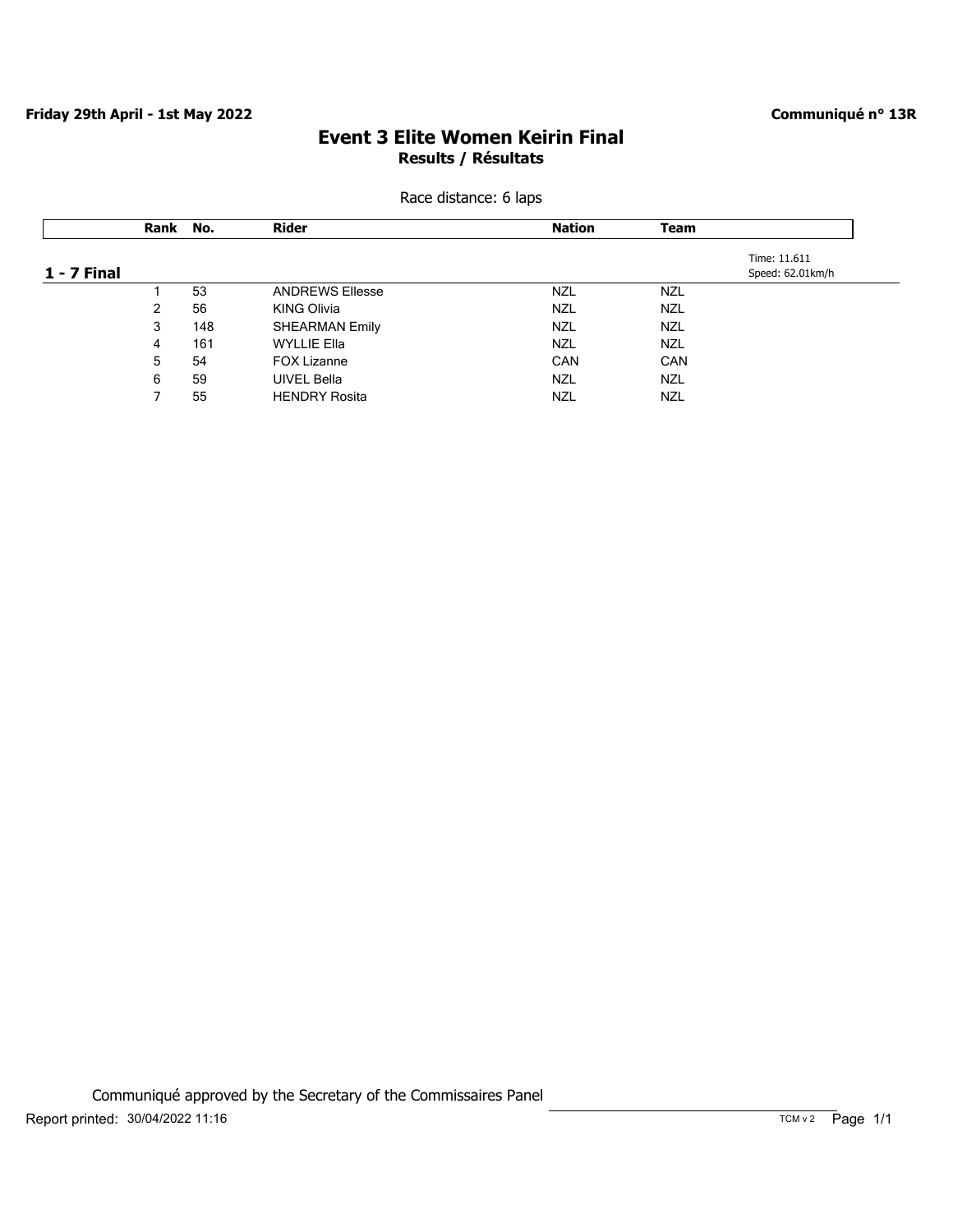#### **Communiqué n° 14R**

# **Event 4 Elite Men Keirin Final Results / Résultats**

### Race distance: 6 laps

| Time: 11.988<br>Speed: 60.06km/h<br><b>NZL</b><br><b>GBR</b>       |
|--------------------------------------------------------------------|
|                                                                    |
|                                                                    |
|                                                                    |
| <b>GBR</b>                                                         |
| <b>NZL</b>                                                         |
| <b>DEN</b>                                                         |
| Time: 10.383                                                       |
| Speed: 69.344km/h                                                  |
|                                                                    |
|                                                                    |
|                                                                    |
|                                                                    |
|                                                                    |
| <b>AUS</b>                                                         |
| <b>NZL</b><br><b>NZL</b><br><b>NZL</b><br><b>NZL</b><br><b>NZL</b> |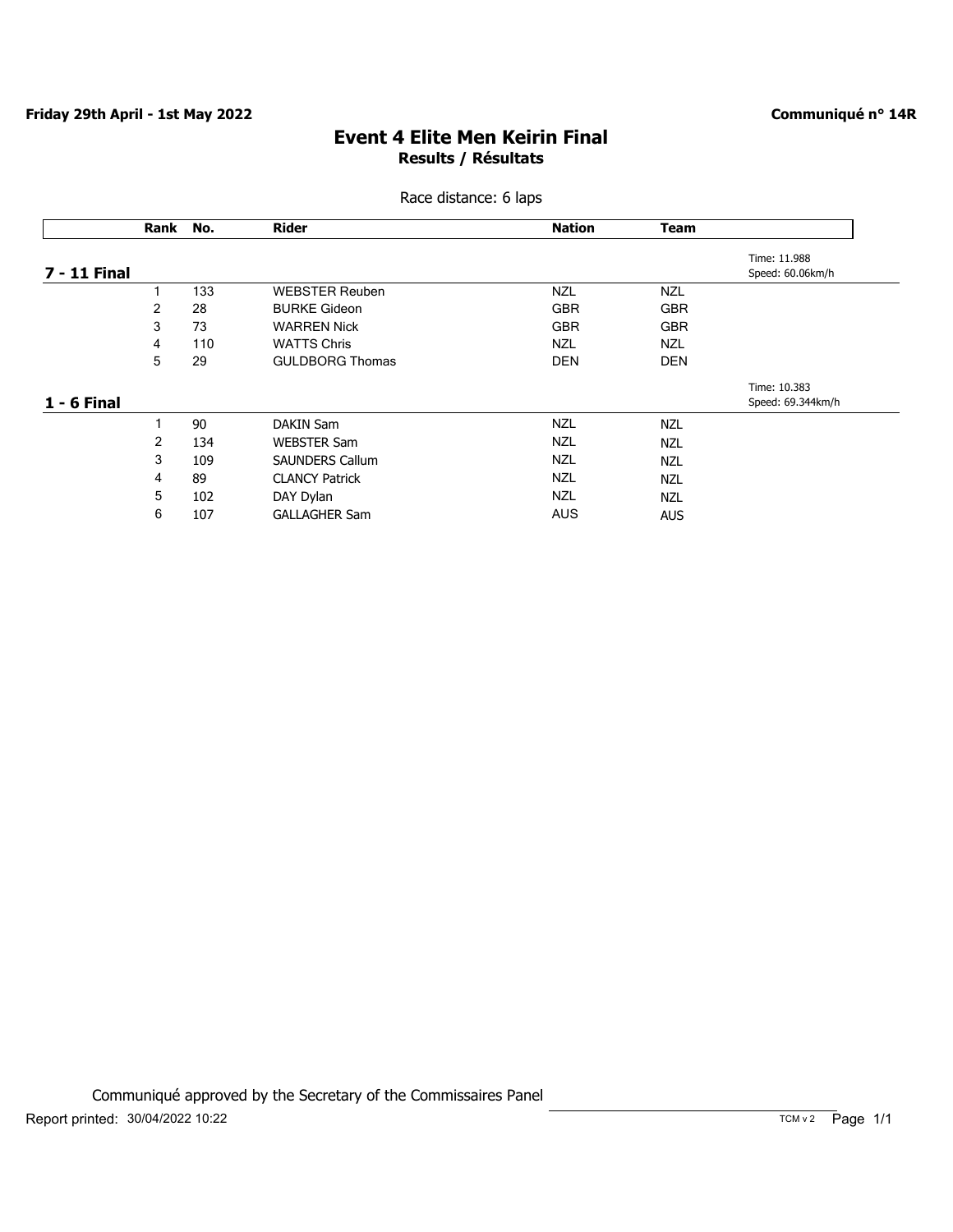## **Event 5 Elite Women Sprint Qualification Final Results / Résultats**

| Rank           | Bib | Name                   | Team       | 100m     | Time                | <b>Speed</b> |
|----------------|-----|------------------------|------------|----------|---------------------|--------------|
|                | 53  | <b>ANDREWS Ellesse</b> | <b>NZL</b> | 5.429(1) | 11.012<br>5.583(1)  | 65.383 km/h  |
| $\overline{2}$ | 56  | <b>KING Olivia</b>     | <b>NZL</b> | 5.595(2) | 11.323<br>5.728(2)  | 63.587 km/h  |
| 3              | 58  | <b>PETCH Rebecca</b>   | <b>NZL</b> | 5.596(3) | 11.453<br>5.857(3)  | 62.865 km/h  |
| 4              | 54  | <b>FOX Lizanne</b>     | <b>CAN</b> | 5.891(4) | 12.061<br>6.170(4)  | 59.696 km/h  |
| 5              |     | 148 SHEARMAN Emily     | <b>NZL</b> | 5.997(5) | 12.217<br>6.220(5)  | 58.934 km/h  |
| 6              | 161 | <b>WYLLIE Ella</b>     | <b>NZL</b> | 6.215(6) | 12.539<br>6.324(6)  | 57.420 km/h  |
| $\overline{7}$ | 55  | <b>HENDRY Rosita</b>   | <b>NZL</b> |          | 13.038<br>13.038(9) | 55.223 km/h  |
| 8              | 59  | <b>UIVEL Bella</b>     | <b>NZL</b> | 6.591(7) | 13.615<br>7.024(7)  | 52.882 km/h  |
| 9              | 57  | <b>MEARES Anna</b>     | <b>AUS</b> | 6.839(8) | 13.947<br>7.108(8)  | 51.624 km/h  |

First 8 to 1/4 Final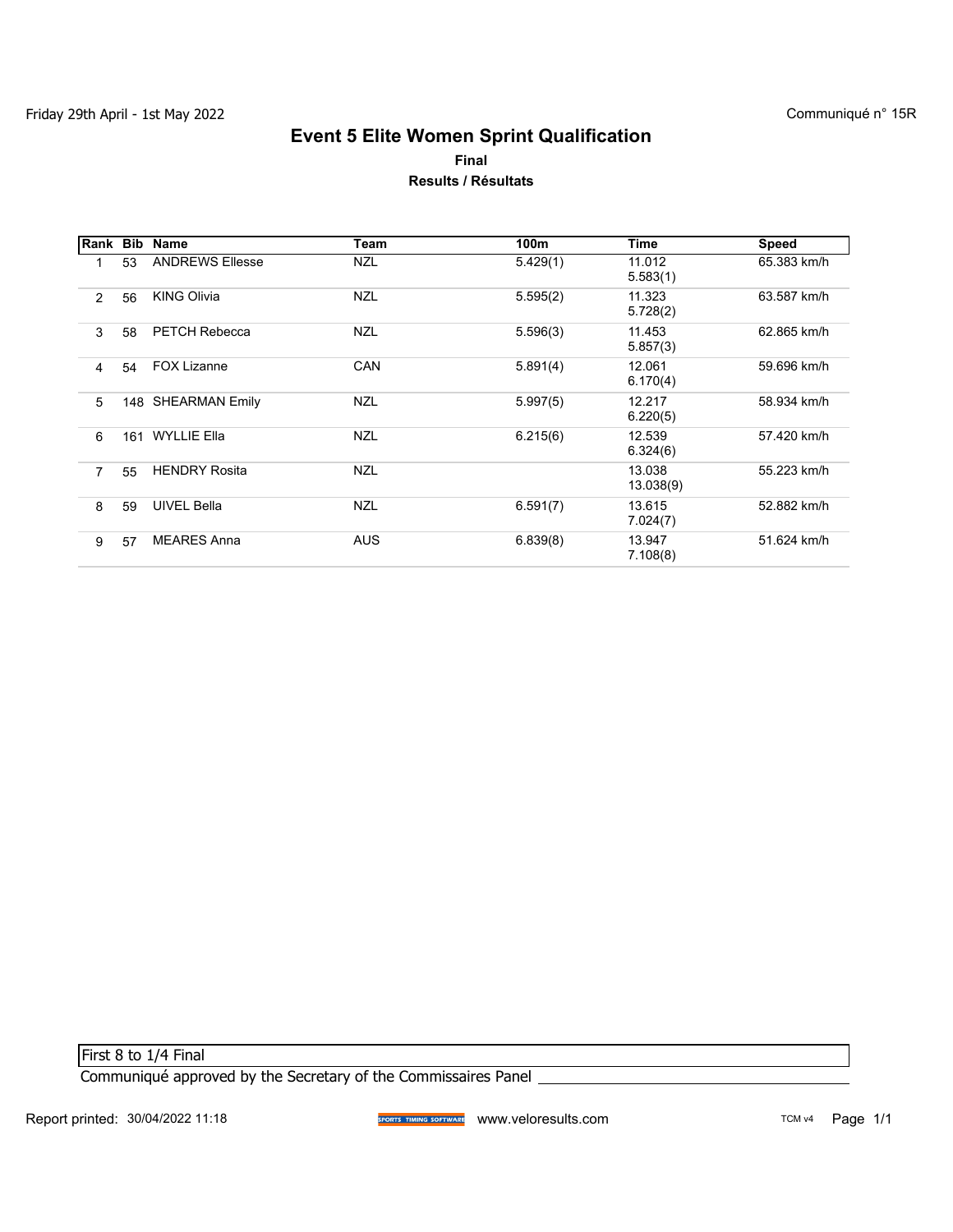### **Event 6 Elite Men Sprint Qualification Final Results / Résultats**

|                |     | Rank Bib Name          | Team       | 100m      | <b>Time</b>          | <b>Speed</b> |
|----------------|-----|------------------------|------------|-----------|----------------------|--------------|
| 1              |     | 134 WEBSTER Sam        | <b>NZL</b> | 4.904(1)  | 9.881<br>4.977(1)    | 72.867 km/h  |
| $\overline{2}$ | 90  | DAKIN Sam              | <b>NZL</b> | 4.974(2)  | 9.990<br>5.016(2)    | 72.072 km/h  |
| 3              |     | 109 SAUNDERS Callum    | <b>NZL</b> | 4.980(3)  | 10.077<br>5.097(3)   | 71.449 km/h  |
| 4              |     | 107 GALLAGHER Sam      | <b>AUS</b> | 5.028(4)  | 10.139<br>5.11(4)    | 71.012 km/h  |
| 5              |     | 102 DAY Dylan          | <b>NZL</b> | 5.162(5)  | 10.475<br>5.313(5)   | 68.735 km/h  |
| 6              | 89  | <b>CLANCY Patrick</b>  | <b>NZL</b> | 5.272(6)  | 10.644<br>5.372(6)   | 67.643 km/h  |
| $\overline{7}$ |     | 133 WEBSTER Reuben     | <b>NZL</b> |           | 10.661<br>10.661(11) | 67.535 km/h  |
| 8              | 110 | <b>WATTS Chris</b>     | <b>NZL</b> | 5.313(7)  | 10.749<br>5.436(7)   | 66.982 km/h  |
| 9              | 28  | <b>BURKE Gideon</b>    | <b>GBR</b> | 5.775(8)  | 11.712<br>5.937(8)   | 61.475 km/h  |
| 10             | 73  | <b>WARREN Nick</b>     | <b>GBR</b> | 6.013(9)  | 12.064<br>6.051(9)   | 59.681 km/h  |
| 11             | 29  | <b>GULDBORG Thomas</b> | <b>DEN</b> | 6.424(10) | 12.909<br>6.485(10)  | 55.775 km/h  |
|                |     | 108 LART Kaio          | <b>NZL</b> |           | <b>DNS</b>           |              |

First 8 to 1/4 Finals, rest to 9 - 11 final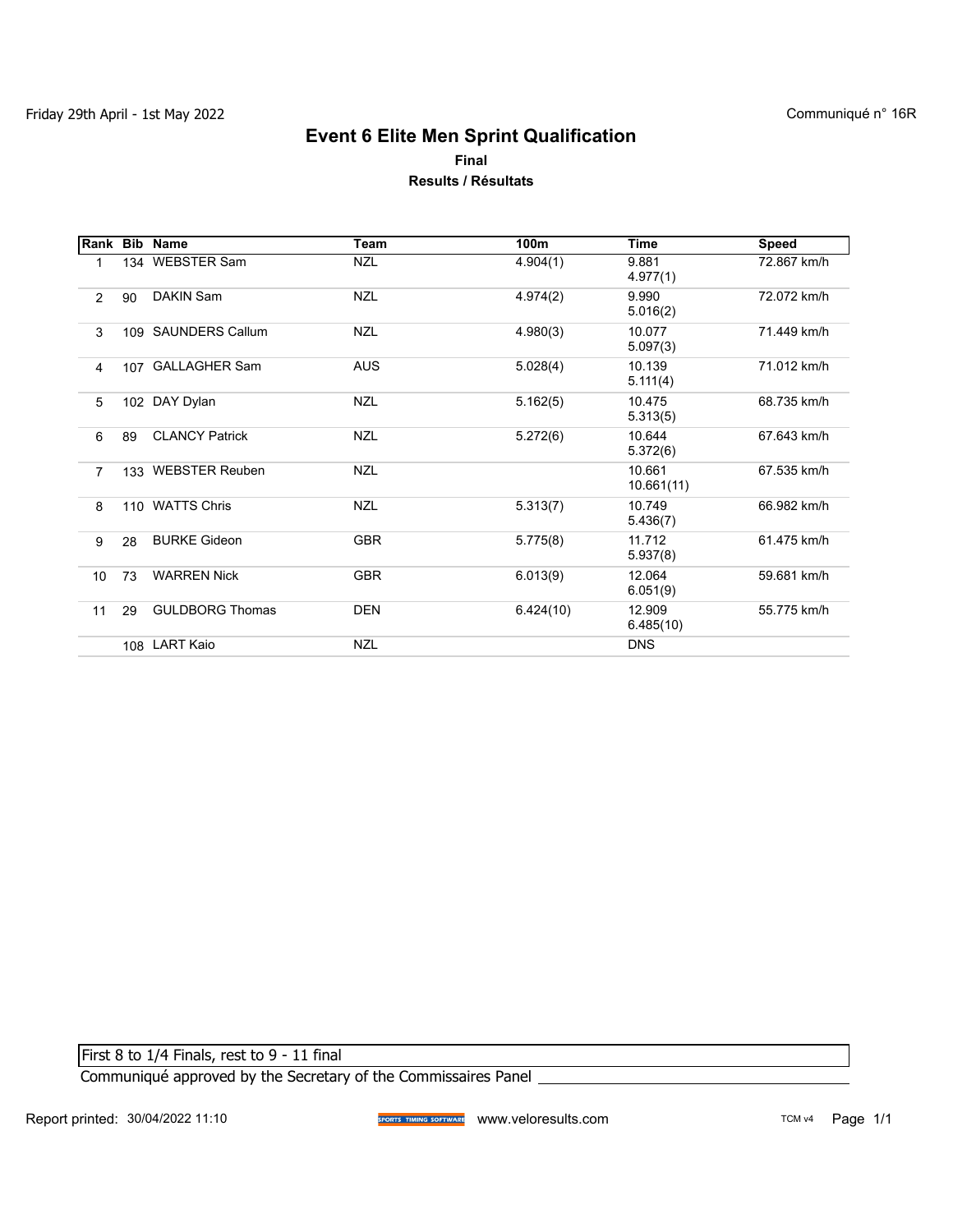$\mathsf{l}$ 

#### **Communiqué n° 17R**

# **Event 7 Elite Men Scratch Race 15km Results / Résultats**

Elapsed time: 00:00 entitled the state of the Average speed: Speed: Infinity km/h

| <b>Rank Bib</b> |     | <b>Name</b>              | <b>Nation</b> | <b>Team</b> | <b>Laps Down</b> |
|-----------------|-----|--------------------------|---------------|-------------|------------------|
| 1               | 49  | <b>KERGOZOU Nick</b>     | <b>NZL</b>    | NZL         |                  |
| 2               | 79  | <b>HARRIS Jonty</b>      | <b>NZL</b>    | <b>NZL</b>  | 1                |
| 3               | 80  | <b>MURPHY Lucas</b>      | NZL           | NZL         | 1                |
| 4               | 136 | <b>BLEDDYN Oliver</b>    | <b>AUS</b>    | <b>AUS</b>  |                  |
| 5               | 74  | <b>BRIDGWATER Daniel</b> | <b>NZL</b>    | <b>NZL</b>  |                  |
| 6               | 39  | <b>JACKSON George</b>    | NZL           | NZL         |                  |
| 7               | 78  | GROUBE Carne             | NZL           | <b>NZL</b>  |                  |
| 8               | 137 | <b>AGNOLETTO Blake</b>   | <b>AUS</b>    | <b>AUS</b>  |                  |
|                 | 87  | <b>PUGH Charlie</b>      | <b>GBR</b>    | <b>GBR</b>  | $-2$ DNF         |
|                 | 28  | <b>BURKE Gideon</b>      | <b>GBR</b>    | <b>GBR</b>  | -2 DNF           |
|                 | 73  | <b>WARREN Nick</b>       | <b>GBR</b>    | <b>GBR</b>  | -2 DNF           |
|                 | 75  | <b>CLARK Boris</b>       | <b>NZL</b>    | NZL         | -2 DNF           |
|                 | 29  | <b>GULDBORG Thomas</b>   | <b>DEN</b>    | <b>DEN</b>  | -1 DNF           |
|                 | 40  | <b>JONES Hugo</b>        | NZL           | <b>NZL</b>  | -1 DNF           |
| <b>DNS</b>      | 76  | CUMMING Dylan            | <b>NZL</b>    | NZL         | <b>DNS</b>       |
| <b>DNS</b>      | 81  | PATTERSON Zakk           | <b>NZL</b>    | <b>NZL</b>  | <b>DNS</b>       |

Communiqué approved by the Secretary of the Commissaires Panel Report printed: 30/04/2022 11:39 **Way TOM STORY STORY SOFTWARE** WWW.veloresults.com TCM v4 Page 1/1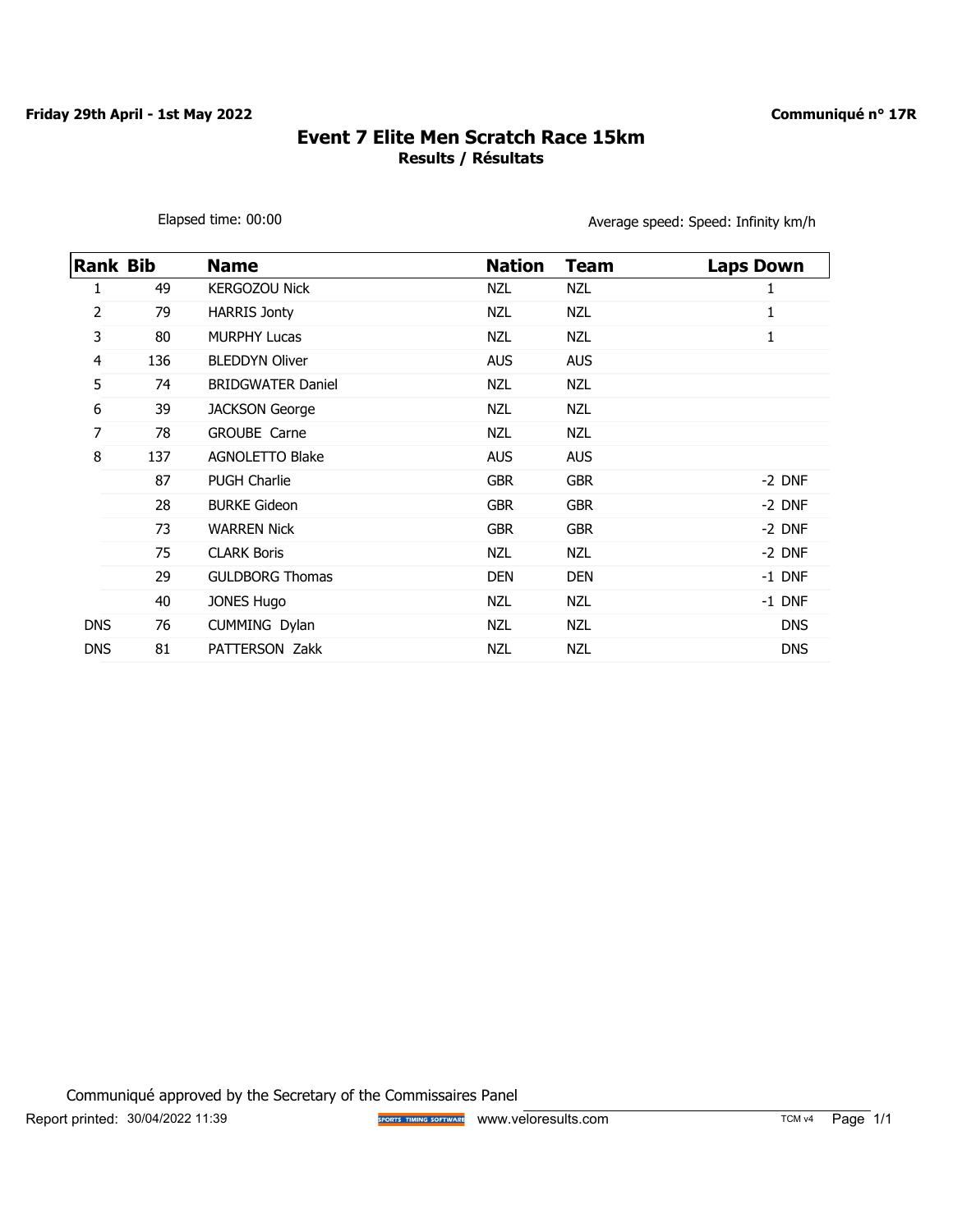# **Event 9 Para Women C3 - 5 Time Trial Final**

**Final**

**Results / Résultats**

| Rank | <b>Bib</b> | Name               | eam        | 250m        | Time                | Speed       |
|------|------------|--------------------|------------|-------------|---------------------|-------------|
|      | 52         | <b>TAYLOR Anna</b> | <b>NZL</b> | ``1.227′1′د | 56.292<br>25.065(1) | 31.976 km/h |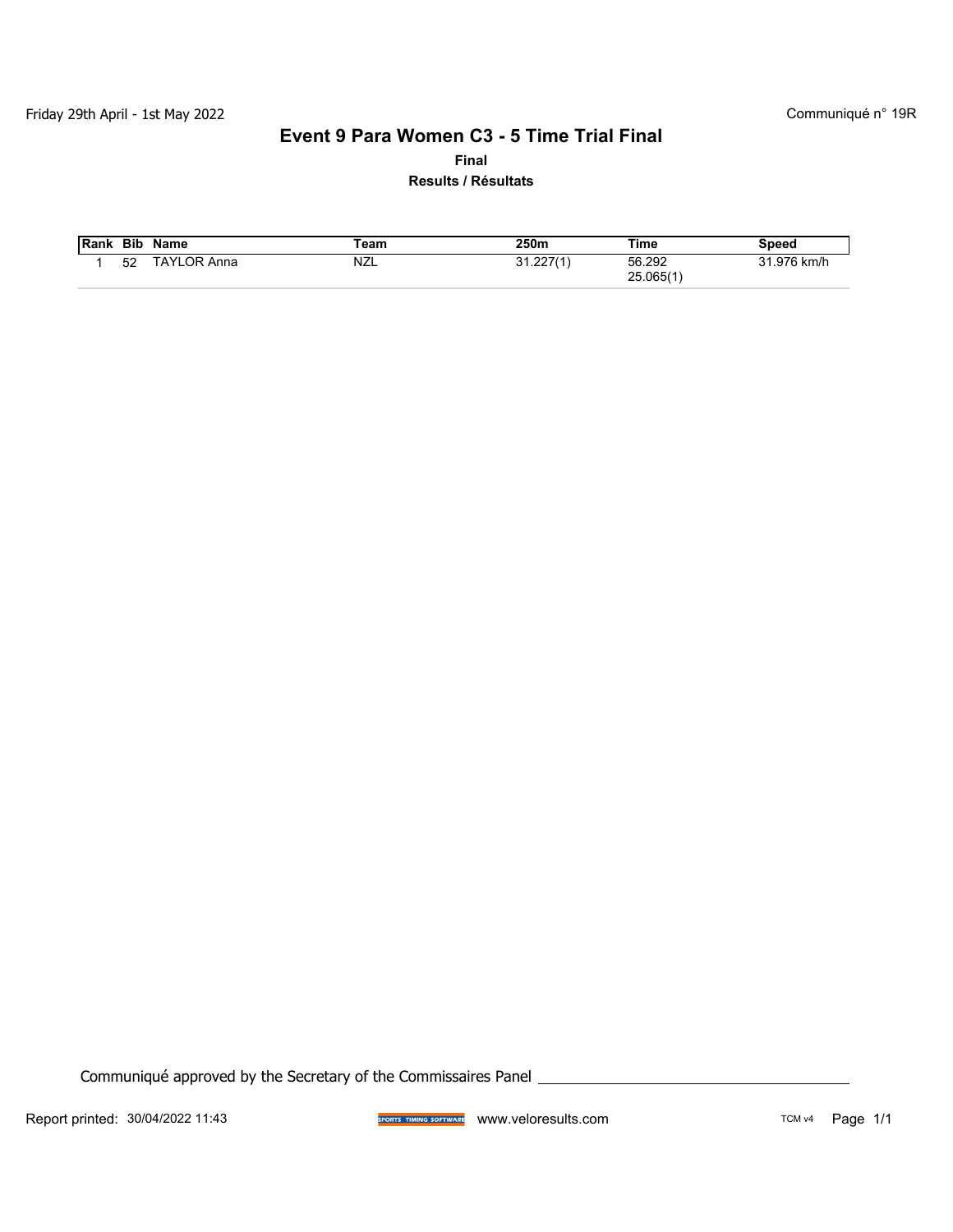#### **Event 10 Para Men C3 - 5 Time Trial Final**

**Final Results / Résultats**

| <b>Rank</b> | <b>Bib</b>        | <b>Name</b>         | 250m<br>⊺eam |           | 500m                   | 750m                               | Time                 | <b>Speed</b>           |  |
|-------------|-------------------|---------------------|--------------|-----------|------------------------|------------------------------------|----------------------|------------------------|--|
|             | $\mathbf{a}$<br>∠ | <b>BLINCOE Nick</b> | NZL          | 23.698(1) | 40.465(1)<br>16.767(1) | 57.467(1)<br>$\angle 002(1)$<br>-- | :15.959<br>18.492(1) | 47.393 k<br>km/h<br>4. |  |

Communiqué approved by the President of the Commissaires Panel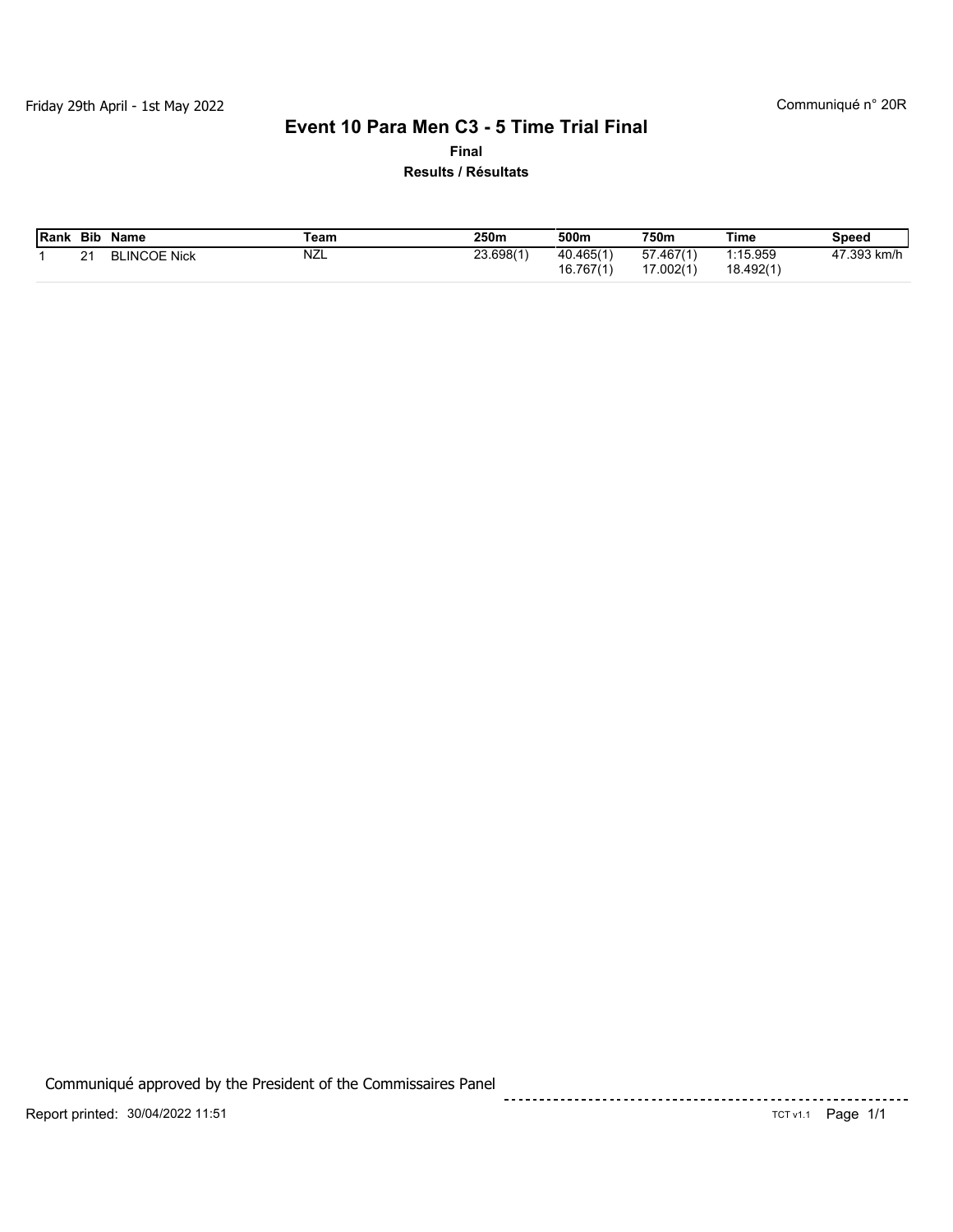#### Communiqué n° 25R

# **Results / Résultats Event 15 Open Women Tempo**

| Rank | <b>Bib</b> | Name                 | Team       | Sprints Won                           | Lap<br>Points | Finish<br>Order | Points I       |
|------|------------|----------------------|------------|---------------------------------------|---------------|-----------------|----------------|
|      |            | 1 161 Ella WYLLIE    | <b>NZL</b> | 3, 4, 6, 8, 9, 10, 11, 13, 14, 15, 16 |               |                 | 11             |
|      |            | 2 148 Emily SHEARMAN | NZL        | 5,                                    |               |                 | $\overline{2}$ |
|      |            | 3 174 Joanne MILLER  | NZL        | 12                                    |               |                 | 1              |
|      |            | 4 177 Gemma CORDERY  | NZL        |                                       | $-20$         |                 | $-19$          |
|      |            | 5 175 Molly HAYES    | NZL        |                                       | $-20$         |                 | -19            |
|      |            | 6 173 Rhiannon DUNN  | <b>NZL</b> |                                       | $-20$         | h               | $-20$          |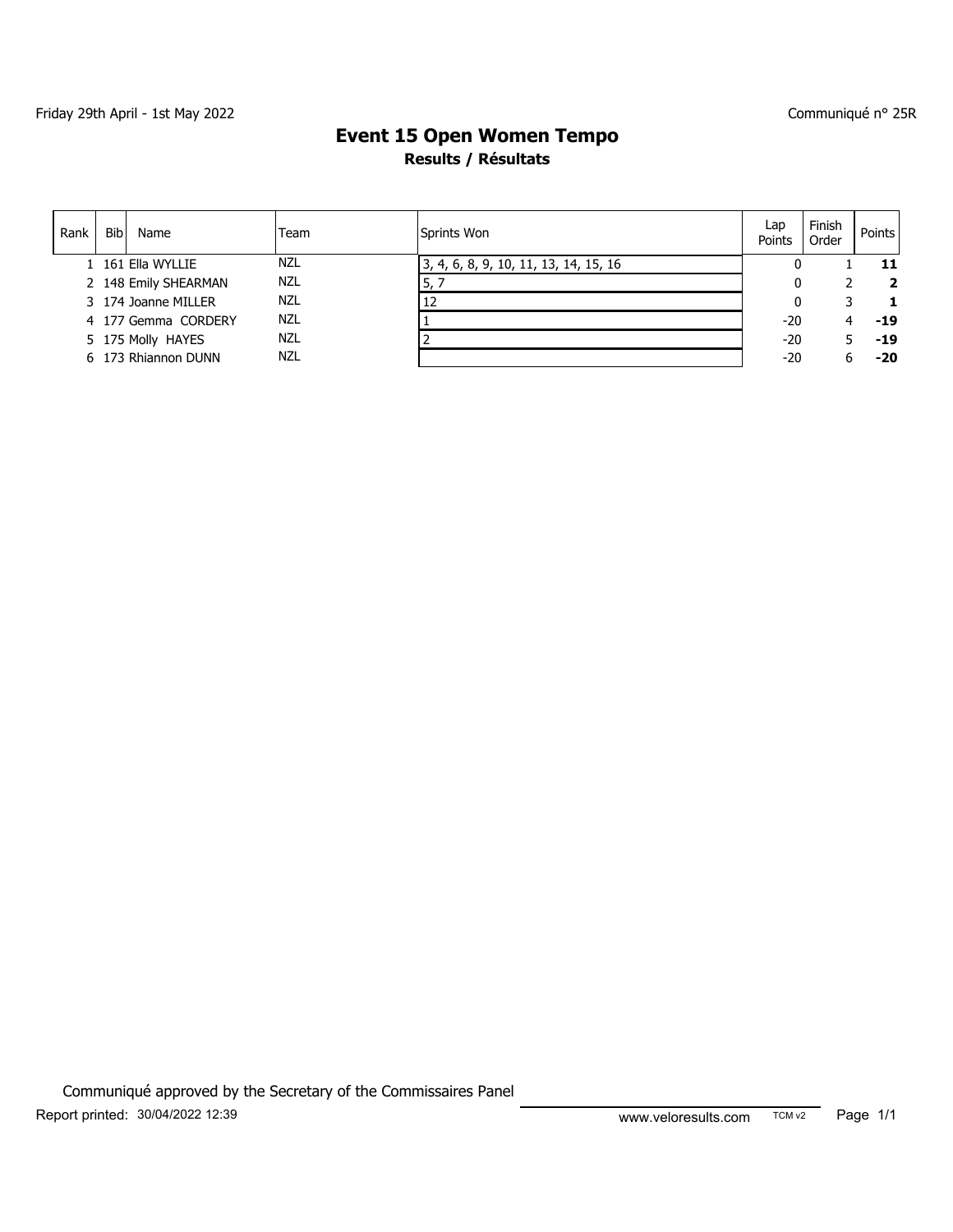# **Results / Résultats Event 20 Elite Men Points Race 30km**

| Rank       | <b>Bib</b> | Name                 | Team       |   |                |   |                |              | <b>Sprints</b> |                |                |   |                |                |    | Lap          | Finish        | Points |
|------------|------------|----------------------|------------|---|----------------|---|----------------|--------------|----------------|----------------|----------------|---|----------------|----------------|----|--------------|---------------|--------|
|            |            |                      |            | 1 | $\overline{2}$ | 3 | 4              | 5            | 6              | 7              | 8              |   |                | 9 10 11 12     |    | Points       | Order         |        |
| 1.         |            | 137 AGNOLETTO Blake  | <b>AUS</b> |   |                |   | $\overline{2}$ |              |                | 3              |                | 3 |                | $\overline{2}$ | 6  | 20           | $\mathcal{P}$ | 38     |
| 2          |            | 39 JACKSON George    | NZL        | 5 | 2 <sub>1</sub> | 5 | 3              | 2            | 2              |                | $\overline{2}$ |   |                | 5 <sup>1</sup> | 10 | $\mathbf{0}$ |               | 37     |
| 3          |            | 79 HARRIS Jonty      | <b>NZL</b> |   |                |   |                | 3            |                |                | 5              | 5 |                |                | 4  | 20           | 3             | 37     |
| 4          |            | 80 MURPHY Lucas      | <b>NZL</b> |   |                |   | 5              | 5            |                | $\overline{2}$ |                | 2 | $\mathbf{1}$   |                | 2  | 20           | 4             | 37     |
|            |            | 136 BLEDDYN Oliver   | <b>AUS</b> | 2 | 5              | 3 |                | $\mathbf{1}$ | 5              |                | 1              |   | 5              | 3              |    | 0            | 5             | 25     |
| 6          |            | 74 BRIDGWATER Daniel | <b>NZL</b> | 3 |                |   |                |              | 1              |                |                |   | $\overline{2}$ |                |    | $\mathbf{0}$ | 6             | 9      |
|            |            | 78 GROUBE Carne      | NZL        |   |                | 2 |                |              | 3              |                |                |   | 3              |                |    | $\mathbf{0}$ | 8             | 8      |
| 8          |            | 75 CLARK Boris       | <b>NZL</b> |   |                |   |                |              |                |                |                |   |                |                |    | $\mathbf{0}$ | 7             |        |
| 9          |            | 49 KERGOZOU Nick     | <b>NZL</b> |   | 3              |   |                |              |                | 5 <sup>1</sup> | 3              |   |                |                |    | -40          | 9             | $-29$  |
| <b>DNF</b> |            | 40 JONES Hugo        | <b>NZL</b> |   |                |   |                |              |                |                |                |   |                |                |    | $-20$        | 0             | $-20$  |
| <b>DNF</b> |            | 73 WARREN Nick       | <b>GBR</b> |   |                |   |                |              |                |                |                |   |                |                |    | -40          | 0             | $-40$  |
| <b>DNF</b> |            | 76 CUMMING Dylan     | <b>NZL</b> |   |                |   |                |              |                |                |                |   |                |                |    | -40          | $\mathbf{0}$  | $-40$  |
| <b>DNF</b> |            | 29 GULDBORG Thomas   | <b>DEN</b> |   |                |   |                |              |                |                |                |   |                |                |    | -60          | $\mathbf{0}$  | -60    |
| <b>DNF</b> |            | 87 PUGH Charlie      | <b>GBR</b> |   |                |   |                |              |                |                |                |   |                |                |    | -80          | 0             | -80    |
| <b>DNF</b> |            | 28 BURKE Gideon      | <b>GBR</b> |   |                |   |                |              |                |                |                |   |                |                |    | $-120$       | U             | -120   |
|            |            | 81 PATTERSON Zakk    | <b>NZL</b> |   |                |   |                |              |                |                |                |   |                |                |    | 0            | 0             | 0      |
|            |            |                      |            |   |                |   |                |              |                |                |                |   |                |                |    |              |               |        |

Race distance: 30000 km (120 laps) Race Time:00:00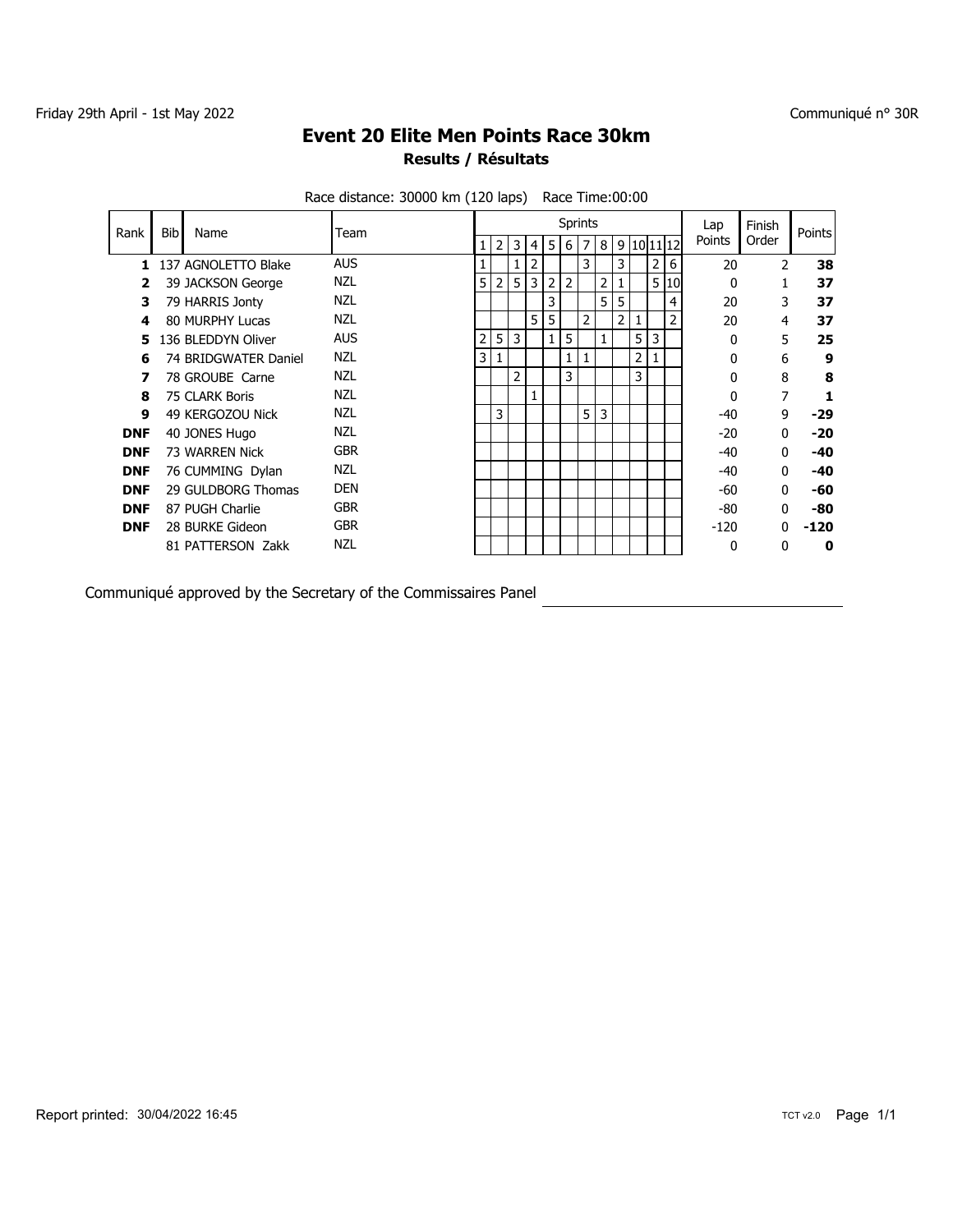#### **Friday 29th April - 1st May 2022**

## **Event 28 Elite Men Madison 25km**

**Results / Résultats**

| Rank           |                | <b>Bib</b> Name          |                |                |                |                | <b>Sprints</b> |                |                |              |                |                | Finish Order   Points   Laps Down |                |                |
|----------------|----------------|--------------------------|----------------|----------------|----------------|----------------|----------------|----------------|----------------|--------------|----------------|----------------|-----------------------------------|----------------|----------------|
|                |                |                          | 1              | $\overline{2}$ | 3              | $\overline{4}$ | 5              | 6              | $\overline{7}$ | $\bf 8$      | 9              | 10             |                                   |                |                |
| $\mathbf{1}$   | 1              | <b>AUSTRALIA</b>         | $\overline{3}$ | 3              | 3              | $5^{\circ}$    | لا             | $\overline{5}$ | $\overline{5}$ | لا           | $\overline{3}$ | 10 1           |                                   | 43             | $\overline{0}$ |
|                |                | <b>BLEDDYN Oliver</b>    |                |                |                |                |                |                |                |              |                |                |                                   |                |                |
|                |                | <b>AGNOLETTO Blake</b>   |                |                |                |                |                |                |                |              |                |                |                                   |                |                |
| $\overline{2}$ | $\overline{2}$ | <b>NZ</b>                | 2              | 5              | 5              | $\overline{2}$ | 5              | 3              | 3              | 5            | 5              | 6              | $\overline{2}$                    | 41             | 0              |
|                |                | <b>BRIDGWATER Daniel</b> |                |                |                |                |                |                |                |              |                |                |                                   |                |                |
|                |                | <b>KERGOZOU Nick</b>     |                |                |                |                |                |                |                |              |                |                |                                   |                |                |
| 3              | 3              | <b>D</b> OTIM            | 5              | 1              | $\overline{2}$ | 3              | $\overline{2}$ | $\overline{2}$ | $\overline{2}$ | 2            | $\overline{2}$ | $\overline{2}$ | $\vert$ 4                         | 23             | 0              |
|                |                | <b>JACKSON George</b>    |                |                |                |                |                |                |                |              |                |                |                                   |                |                |
|                |                | <b>GROUBE Carne</b>      |                |                |                |                |                |                |                |              |                |                |                                   |                |                |
| $\overline{4}$ | $\overline{4}$ | <b>TANK GUY</b>          | $\mathbf{1}$   |                | $\mathbf{1}$   | $\mathbf{1}$   | $\mathbf{1}$   | $\mathbf{1}$   | $\mathbf{1}$   | $\mathbf{1}$ | $\mathbf{1}$   | 4 3            |                                   | -8             | $-1$           |
|                |                | <b>CLARK Boris</b>       |                |                |                |                |                |                |                |              |                |                |                                   |                |                |
|                |                | <b>MURPHY Lucas</b>      |                |                |                |                |                |                |                |              |                |                |                                   |                |                |
| $\overline{5}$ | 5              | <b>BLK/RED</b>           |                |                |                |                |                |                |                |              |                |                | l6                                | -60            | $-3$           |
|                |                | <b>HARRIS Jonty</b>      |                |                |                |                |                |                |                |              |                |                |                                   |                |                |
|                |                | CUMMING Dylan            |                |                |                |                |                |                |                |              |                |                |                                   |                |                |
| 6              | 8              | <b>WELLINGTON</b>        |                | $\overline{2}$ |                |                |                |                |                |              |                |                | 5                                 | $-198$         | $-10$          |
|                |                | <b>BURKE Gideon</b>      |                |                |                |                |                |                |                |              |                |                |                                   |                |                |
|                |                | <b>WARREN Nick</b>       |                |                |                |                |                |                |                |              |                |                |                                   |                |                |
| 8              | 7              | <b>RED/GREEN</b>         |                |                |                |                |                |                |                |              |                |                | I0                                | l <sub>0</sub> | $-4$           |
|                |                | <b>JONES Hugo</b>        |                |                |                |                |                |                |                |              |                |                |                                   |                |                |
|                |                | <b>PUGH Charlie</b>      |                |                |                |                |                |                |                |              |                |                |                                   |                |                |
| $\overline{7}$ | 13             | <b>ORANGE</b>            |                |                |                |                |                |                |                |              |                |                | I0                                | l <sub>0</sub> | $-2$           |
|                |                | PATTERSON Zakk           |                |                |                |                |                |                |                |              |                |                |                                   |                |                |
|                |                | <b>GOUGH Regan</b>       |                |                |                |                |                |                |                |              |                |                |                                   |                |                |

Communiqué approved by the President of the Commissaires Panel

Report printed: 30/04/2022 16:43 <br>**EPROENIX** www.veloresults.com TCT v1.1 Page 1/1